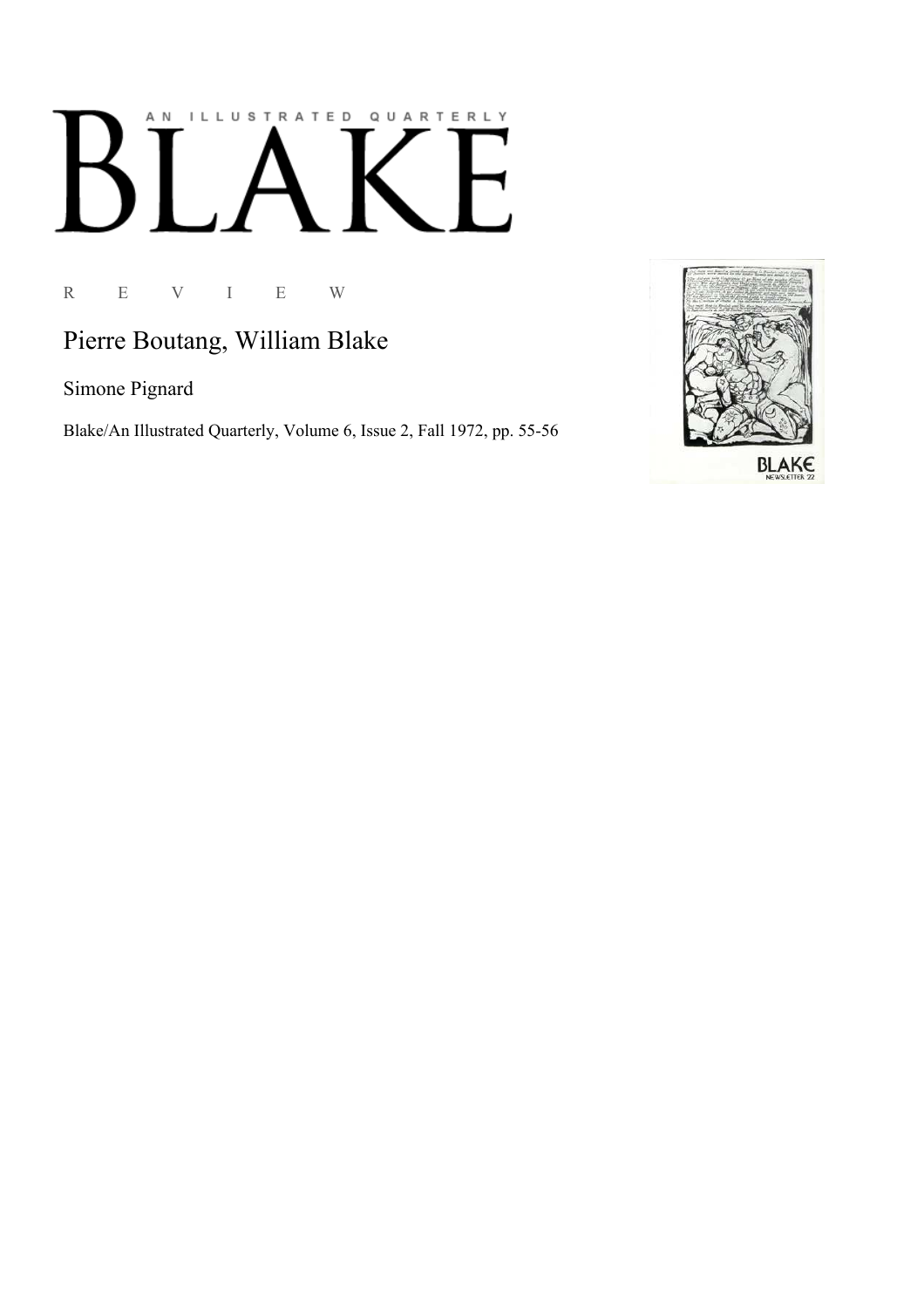## Reviews

Joseph Anthony Wittreich, Jr. *The Romantics on Milton: Formal Essays and Critical Asides*  [Blake, Wordsworth, Coleridge, Lamb, Landor, Hazlitt, Hunt, DeQuincey, Byron, Shelley, and Keats]. Cleveland: The Press of Case Western Reserve University, 1970. Pp. 594. \$15.00

## Reviewed by Andy P. Antippas

Miltonists , Romanticists, and historians of criti cism must be grateful for the material plentifully garnered by Mr. Wittreich. He has harvested the references and allusions to Milton from the essays, journals, diaries , notebooks, marginalia, letters , reported conversations, and poems of the major writers of the Romantic period, and he has thus provided us with a *vade mecvm* into the hearts and minds of those most perspicacious readers, and, not surprisingly , with a considerable amount of excellent reading.

Wittreich does not pretend to offer complete bibliographical apparatus, but, nonetheless, the cross-referenced notes at the end of *e\/ery* chapter contain everything of importance concerning the influence of Milton on the Romantics. The slighter remarks of Lamb, Landor, Hazlitt, Hunt, and DeQuincey and a brief description of Coleridge's lectures are listed in two appendices. The Coleridge section will no doubt be expanded when a new edition of this volume is called for and new material is made generally available. An additional appendix will serve to list any oversights such as the Milton references in *The Poetical Works of William Wordsworth*, ed. de Selincourt, I, 35; De-Quincey, *Collected Writings* , ed. Masson, V, 211; and *The Letters of John Keats*, ed. Rollins, I, 397.

Wittreich intelligently surmounts the dangers of Bartlettizing and avoids the atomism and gnomic isolation of remarks by constantly quoting a sufficient amount of material to preserve the coherence and the context of each observation. This generous sampling itself assists in making the case Wittreich presents in his valuable introductory essay: namely, that the Romantics "are the unacknowledged architects of Milton criticism as we know it today"  $(p. ix)$ , and that somehow, the pro-Miltonists and con were a party to either ignoring the issues raised by the Romantic critics or imperfectly labeling Romantic commentary as

*Andy P. Antippas, Assistant Professor of English at Tulane University, has published articles on Romantic and Victorian poets. He is presently co-editing a volume of essays on the Gothic novel.* 

1 & 2 Two sketches, recto and verso, of "Isaiah foretelling the Crucifixion," by Blake, c. 1821. 4 3/4 x 3 inches. Reproduced by permission of the Trustees of the British Museum.

too narrowly concerned with verse techniques or too radically Satanizing.

Additionally, the collection makes it clearer that Milton, more than Shakespeare, was the fulcrum and the omphalos of the critical theorizing of the period and especially of resolving the problem of the role and function of the poet. The Romantics decidedly exercised Wellek's "perspectivism" which "tries to see the object from all possible sides and is convinced that there is an object." As if in rejoinder to Johnson's *Life*, the Romantics numbered the streaks on the tulip and considered Milton as polemicist, Puritan, prophet, mythopoeicist, and poet; always before them, however, was the object of their deliberations, Milton the Man. It is more than chronologically appropriate, therefore, that the Blake selections begin the anthology.

In his literal-imaginativist way, Blake does apotheosize Milton the Man, and it is a testimony to the strength of character of Case Western Reserve Press that they printed the whole of *Milton*  from the Keynes edition. In its new setting, jostled by similar if more parochially-formed expressions, *Milton* gains new significance and becomes at once more singular yet more conventional. Blake's other mode of criticism, his ninety-odd illustrations of Milton's poems, is an acknowledged omission (note 72, p. 21; note 22, p. 101). The cost would no doubt have been prohibitive and we can get by, at least for the time being, with Marcia R. Pointon's numerous reproductions and interesting commentary in Milton and English Art. All in all, Wittreich has demonstrated that the Romantics were Milton's fittest audience and that Blake was front row center.

Pierre Boutang. *William Blake.* Paris: Editions de l'Herne, 1970.

Reviewed by Simone Pignard

The publication of Pierre Boutang's *William Blake*  by the Editions de l'Herne in 1970 indicated a renewed interest in Blake on the part of French critics and readers. Since Pierre Berger's monumental thesis *{William Blake, Mysticisme et Poesie*, 1907), this is the first book in the French language which promised to be a substantial critical appraisal of Blake's works. Thus, it is not surprising that the book was received with such an outburst of passion (see the translations of some articles from *Le Monde* in the Winter 1971 issue of the *Blake Newsletter).* Following Pierre Leyris (the author of one of the articles), my main purpose here is to warn the reader against the numerous aberrations in Boutang's book. This work would perhaps have been tolerable in England or in the United States; but given the state of infancy of Blake criticism in France, this book might deprive a prospective Blake reader of the enthusiasm that the reading of Blake should arouse.

*Simone Pignard is writing a doctoral thesis at the Sorbonne on Blake 's influence on American poetry from 1930 to 1970.*